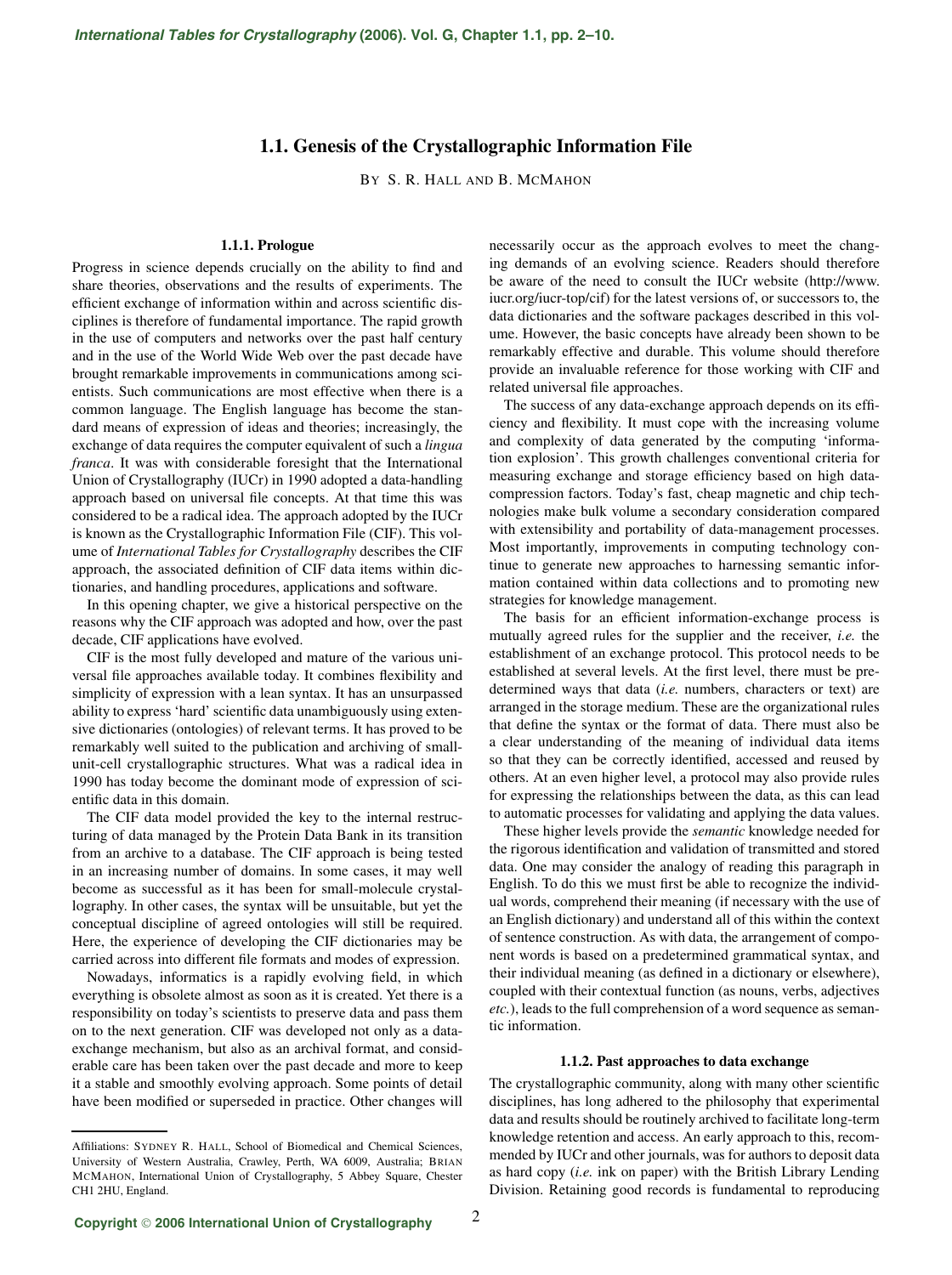#### 1.1. GENESIS OF THE CRYSTALLOGRAPHIC INFORMATION FILE

scientific results. However, the sheer volume of diffraction data needed to repeat a crystallographic study precludes these from publication, and has led in the past to relatively *ad hoc* procedures for depositing supplementary data in local or centralized archives. Typically in the past, only the crystal and structure model parameters were published in the refereed paper and the underpinning diffraction information had to be archived elsewhere. Because the archived data were usually stored as paper in various unregulated formats, considerable information about the experiment and structure-refinement parameters was never retained. Moreover, the archiving of supplementary data *via* postal services was very slow and labour-intensive; equally, the recovery of deposited data was difficult, with information supplied as either a photocopy of the original deposition or an image taken from a microfiche.

Prior to 1970, when less than 9000 structures were deposited with the Cambridge Crystallographic Data Centre, data sets were still small enough to make these deposition and retrieval approaches feasible, albeit tedious. Even so, records show that very few archived data sets were ever retrieved for later use. The rationale of data storage changed radically in the 1980s. The increasing role of computers, automatic diffractometers and phase-solving direct methods in crystallographic studies led to a rapid acceleration in the number and size of structures determined and published. This was the period when fast minicomputers became affordable for laboratories, and the consequent demand for the electronic storage and exchange of information grew exponentially. Typical dataarchival practices changed from using paper to magnetic tapes, as these now became the least expensive and most efficient means of storing data.

#### **1.1.3. Card-image formats**

Although the interchange of scientific information depends implicitly on an agreed data format, it remains independent of whether the transmission medium is paper tape, punched card, magnetic tape, computer chip or the Internet. Crystallography has employed countless data-exchange approaches and formats over the past 60 years. Prior to the advent of computers, the standard approach involved the exchange of typed tables of coordinates and structure factors with descriptive headers. In the 1950s and 1960s, as computers became the dominant generators of data, the transfer of data between laboratories was still relatively uncommon. When it was necessary, the Hollerith card formats of commonly used programs, such as *ORFLS* (Busing *et al.*, 1962) and *XRAY* (Stewart, 1963), usually sufficed. Even when magnetic tape drives became common and were standardized (mainly to the 1/2-inch 2400-foot reel), the 80-column 'card-image' formats of these programs remained the most popular data exchange and deposition approach.

As the storage and transporting of electronic data became easier and cheaper, structural information was increasingly deposited directly in databases such as the Cambridge Structural Database (CSD; Allen, 2002) and the Protein Data Bank (PDB; Bernstein *et al.*, 1977). The CSD and PDB simplified these depositions by using standard layouts such as the ASER, BCCAB and PDB formats. Both the PDB and CSD used, and indeed still use as a backup deposition mode, fixed formats with 80-character records and identifier codes. Examples of these format styles are shown in Figs. 1.1.3.1 and 1.1.3.2.

The card-image approach, involving a rigid preordained syntax, survived for more than two decades because it was simple, and the suite of data types used to describe crystal structures remained relatively static.

| <b>HEADER</b>              | PLANT SEED PROTEIN<br>$30 - APR - 81$<br>1CRN                                                                                                     | 1CRND<br>$\mathbf{1}$          |
|----------------------------|---------------------------------------------------------------------------------------------------------------------------------------------------|--------------------------------|
| <b>COMPND</b>              | <b>CRAMBIN</b>                                                                                                                                    | 1CRN<br>4                      |
| SOURCE                     | ABYSSINIAN CABBAGE (CRAMBE ABYSSINICA) SEED                                                                                                       | 1CRN<br>5                      |
| <b>AUTHOR</b>              | W.A. HENDRICKSON, M.M. TEETER                                                                                                                     | 6<br>1CRN                      |
| <b>REVDAT</b>              | 16-APR-87 1CRND<br>5<br>$\mathbf{1}$<br><b>HEADER</b>                                                                                             | 1CRND<br>$\overline{a}$        |
| <b>REVDAT</b>              | 04-MAR-85 1CRNC<br>1<br>$\overline{4}$<br><b>REMARK</b>                                                                                           | 1CRNC<br>1                     |
| <b>REVDAT</b>              | 30-SEP-83 1CRNB<br>$\mathbf{1}$<br>3<br><b>REVDAT</b>                                                                                             | $\mathbf{1}$<br>1CRNB          |
| <b>REVDAT</b>              | $\overline{2}$<br>03-DEC-81 1CRNA<br>$\mathbf{1}$<br><b>SHEET</b>                                                                                 | 1CRNB<br>$\overline{a}$        |
| <b>REVDAT</b>              | 28-JUL-81 1CRN<br>1<br>$\Omega$                                                                                                                   | <b>1CRNB</b><br>3              |
| <b>REMARK</b>              | 1                                                                                                                                                 | 7<br>1CRN                      |
| <b>REMARK</b>              | 1 REFERENCE 1                                                                                                                                     | <b>1CRNC</b><br>$\overline{a}$ |
| <b>REMARK</b>              | 1<br>AUTH<br>M.M.TEETER                                                                                                                           | 1CRNC<br>3                     |
| <b>REMARK</b>              | TITL<br>WATER STRUCTURE OF A HYDROPHOBIC PROTEIN AT ATOMIC<br>$\mathbf{1}$                                                                        | 1CRNC<br>4                     |
| <b>REMARK</b>              | TITL 2 RESOLUTION. PENTAGON RINGS OF WATER MOLECULES IN<br>1                                                                                      | 1CRNC<br>5                     |
| <b>REMARK</b>              | $\mathbf 1$<br>TITL 3 CRYSTALS OF CRAMBIN                                                                                                         | 1CRNC<br>6                     |
| <b>REMARK</b>              | 1<br><b>REF</b><br>PROC.NAT.ACAD.SCI.USA<br>v.<br>81 6014 1984                                                                                    | 7<br><b>1CRNC</b>              |
| <b>REMARK</b>              | 1<br><b>REFN</b><br>ASTM PNASA6 US ISSN 0027-8424<br>040                                                                                          | 1CRNC<br>8                     |
| <b>REMARK</b>              | 1 REFERENCE 2                                                                                                                                     | 1CRNC<br>9                     |
| <b>REMARK</b>              | $\mathbf{1}$<br><b>AUTH</b><br>W.A.HENDRICKSON, M.M.TEETER                                                                                        | 9<br>1CRN                      |
| <b>REMARK</b>              | 1<br>TITL.<br>STRUCTURE OF THE HYDROPHOBIC PROTEIN CRAMBIN                                                                                        | 1CRN<br>10                     |
| <b>REMARK</b>              | TITL 2 DETERMINED DIRECTLY FROM THE ANOMALOUS SCATTERING<br>$\mathbf{1}$                                                                          | 1CRN<br>11                     |
| <b>REMARK</b>              | 1<br>TITL 3 OF SULPHUR                                                                                                                            | 1CRN<br>12                     |
| <b>REMARK</b>              | $\mathbf{1}$<br><b>REF</b><br><b>NATURE</b><br>v.<br>290<br>107 1981                                                                              | 1CRN<br>13                     |
| <b>REMARK</b>              | ASTM NATUAS UK ISSN 0028-0836<br>1<br><b>REFN</b><br>006                                                                                          | 1CRN<br>14                     |
| <b>REMARK</b>              | 1 REFERENCE 3                                                                                                                                     | 1CRNC 10                       |
| <b>REMARK</b>              | M.M. TEETER, W.A. HENDRICKSON<br>1.<br><b>AUTH</b>                                                                                                | 1CRN<br>16                     |
| <b>REMARK</b>              | TITL.<br>HIGHLY ORDERED CRYSTALS OF THE PLANT SEED PROTEIN<br>$\mathbf{1}$                                                                        | 1CRN<br>17                     |
| <b>REMARK</b>              | $\mathbf{1}$<br>TITL 2 CRAMBIN                                                                                                                    | 1CRN<br>18                     |
| <b>REMARK</b>              | REF<br>п.<br>J.MOL.BIOL.<br>127<br>219 1979<br>v.                                                                                                 | 1CRN<br>19                     |
| <b>REMARK</b>              | ASTM JMOBAK UK ISSN 0022-2836<br><b>REFN</b><br>$\mathbf{1}$<br>070                                                                               | 1CRN<br>20                     |
| <b>SEQRES</b>              | THR THR CYS CYS PRO SER ILE VAL ALA ARG SER ASN PHE<br>1<br>46                                                                                    | 1CRN<br>51                     |
| <b>SEQRES</b>              | ASN VAL CYS ARG LEU PRO GLY THR PRO GLU ALA ILE CYS<br>$\mathcal{P}$<br>46                                                                        | 52<br>1CRN                     |
| <b>SEQRES</b>              | ALA THR TYR THR GLY CYS ILE ILE ILE PRO GLY ALA THR<br>ঽ<br>46                                                                                    | 1CRN<br>53                     |
| <b>SEQRES</b>              | CYS PRO GLY ASP TYR ALA ASN<br>4<br>46                                                                                                            | 1CRN<br>54                     |
| <b>HELIX</b>               | 7<br>$\mathbf{1}$<br>H1 ILE<br><b>PRO</b><br>19<br>1 3/10 CONFORMATION RES 17,19                                                                  | 1CRN<br>55                     |
| <b>HELIX</b>               | $\overline{2}$<br>H <sub>2</sub> GLU<br>23<br>THR<br>30<br>1 DISTORTED 3/10 AT RES 30                                                             | 1CRN<br>56                     |
| <b>SHEET</b>               | S1 2 THR<br>$\mathbf{1}$<br>CYS<br>$\overline{\mathbf{4}}$<br>1<br>$\Omega$                                                                       | 4<br>1CRNA                     |
| <b>SHEET</b>               | $35 - 1$<br>$\mathcal{P}$<br>$S1$ 2 $CYS$<br>32<br><b>ILE</b>                                                                                     | 58<br>1CRN                     |
| TURN                       | 41<br>TYR<br>44<br>1<br>T1 PRO                                                                                                                    | 1CRN<br>59                     |
| <b>SSBOND</b>              | 1 CYS<br>3<br>CYS<br>40                                                                                                                           | 1CRN<br>60                     |
| <b>SSBOND</b>              | 2 CYS<br>$\overline{4}$<br>CYS<br>32                                                                                                              | 1CRN<br>61                     |
| <b>SSBOND</b>              | 3 CYS<br>16<br>CYS<br>26                                                                                                                          | 1CRN<br>62                     |
| CRYST1                     | 40.960<br>18.650<br>22.520 90.00 90.77<br>90.00 P 21<br>$\overline{a}$                                                                            | 1CRN<br>63                     |
| <b>ATOM</b>                | $\mathbf{1}$<br>N<br>THR<br>$\mathbf{1}$<br>17.047<br>14.099<br>3.625<br>1.00 13.79                                                               | 70<br>1CRN                     |
| <b>ATOM</b>                | $\overline{2}$<br>CA<br>THR<br>1<br>16.967<br>12.784<br>4.338<br>1.00 10.80<br>3<br>C.<br>$\mathbf{1}$                                            | 1CRN<br>71<br>72               |
| <b>ATOM</b><br><b>ATOM</b> | THR<br>15.685<br>12.755<br>5.133<br>1.00<br>9.19<br>$\overline{\mathbf{4}}$<br>THR<br>13.825<br>5.594<br>1.00<br>9.85<br>$\Omega$<br>1.<br>15.268 | 1CRN<br>73<br>1CRN             |
| <b>ATOM</b>                | 1.00 13.02<br>5<br>CB<br>THR<br>1<br>18.170<br>12.703<br>5.337                                                                                    | 74                             |
| <b>ATOM</b>                | 6<br>OG1 THR<br>$\mathbf{1}$<br>19.334<br>12.829<br>4.463<br>1.00 15.06                                                                           | 1 CRN<br>1CRN<br>75            |
| <b>ATOM</b>                | $\overline{7}$<br>CG2 THR<br>1<br>18.150<br>11.546<br>6.304<br>1.00 14.23                                                                         | 76<br>1CRN                     |
| <b>ATOM</b>                | 8<br>N<br>THR<br>$\overline{a}$<br>15.115<br>11.555<br>5.265<br>1.00<br>7.81                                                                      | 1CRN<br>77                     |
| <b>ATOM</b>                | 9<br>C <sub>A</sub><br>THR<br>$\overline{a}$<br>13.856<br>11.469<br>6.066<br>1.00<br>8.31                                                         | 1CRN<br>78                     |
| <b>ATOM</b>                | 10<br>c<br>THR<br>10.785<br>7.379<br>1.00<br>5.80<br>$\mathbf{c}$<br>14.164                                                                       | 1CRN<br>79                     |
| CONECT                     | 20<br>19<br>282                                                                                                                                   | 1CRN 398                       |
| CONECT                     | 26<br>2.5<br>229                                                                                                                                  | 1CRN 399                       |
| CONECT                     | 116<br>115<br>188                                                                                                                                 | 1CRN 400                       |
| CONECT                     | 188<br>116<br>187                                                                                                                                 | <b>1CRN 401</b>                |
| CONECT                     | 229<br>26<br>228                                                                                                                                  | 1CRN 402                       |
| CONECT                     | 282<br>20<br>281                                                                                                                                  | 1CRN 403                       |
| <b>END</b>                 |                                                                                                                                                   | 1CRN 405                       |
|                            |                                                                                                                                                   |                                |

Fig. 1.1.3.1. An abbreviated example of a PDB format file.

## **1.1.4. The Standard Crystallographic File Structure (SCFS)**

By the 1980s, the many different fixed formats used to exchange data electronically had become a significant complication for journals and databases. Because of this, the IUCr Commissions for Crystallographic Data and Computing formed a joint Working Party which was asked to recommend a standard format for the exchange and retention of crystallographic data. They proposed a partially fixed format in which key words on each line identified blocks of data containing items in a specific order. This format was the Standard Crystallographic File Structure (Brown, 1988). An example of an SCFS file is shown in Fig. 1.1.4.1.

The effectiveness of the SCFS format approach was curtailed because its release coincided with the arrival of powerful minicomputers, such as the VAX780, in crystallographic laboratories. This led to a period of enormous change in crystallographic computing, in which new data types and file formats proliferated. It was also a time when automatic diffractometers became standard equipment in laboratories and the development of new crystallographic software packages flourished. The fixed-format design of the SCFS was unable to adapt easily to these continually changing data requirements, and this eventually led to a proliferation of SCFS versions.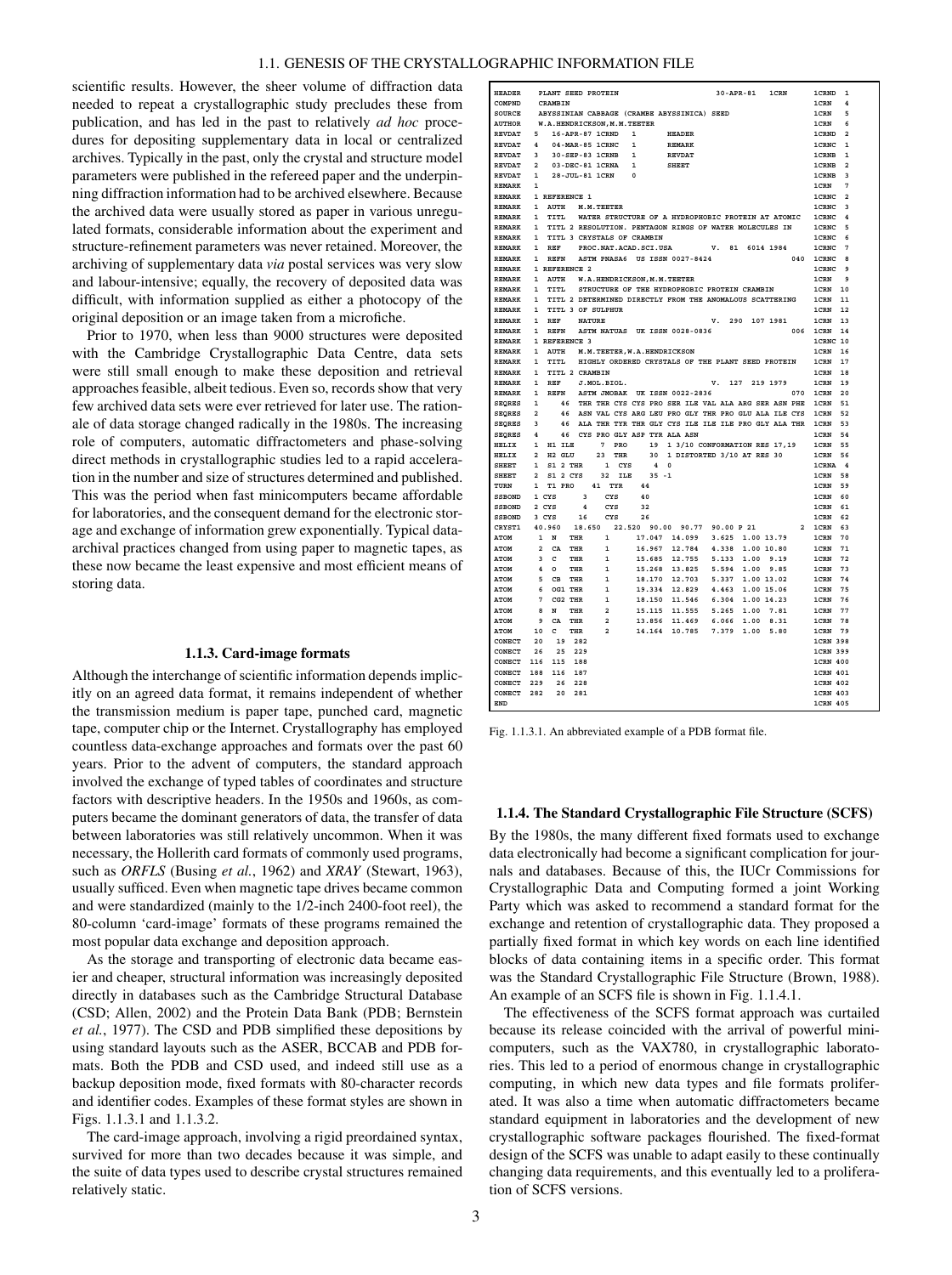#### 1. HISTORICAL INTRODUCTION

**?BAWGEL #ADATE 820705 #COMPND bis(Benzene)-chromium bromide #FORMUL C12 H12 Cr1 1+,Br1 1- #AUTHOR A.L.Spek,A.J.M.Duisenberg #JRNL 189,10,1531,1981 #CREF msdb 14.74.003 nbsid 532193 batch 53 cdvol 6 #CLASS 1/74 #SYSCAT sys O cat 3 #CONN El= Cr 2 Br 14 V= 1 2 Ch= + 2 Ch= - 14 Res= Plot= 1 B= 5 1-3 1-4 3-6 4-7 5-8 5-9 6-10 7-10 8-11 9-12 11-13 12-13 B= 9 1-2-5 Res= Plot= 1 14 #DIAGRAM 469 151 374 202 469 248 554 103 272 248 556 299 640 152 186 296 272 151 640 250 101 247 185 100 100 149 100 50 0 0 0 0 0 0 0 0 #CELL a 9.753(6) b 9.316(3) c 11.941(8) z 4 cent 1 sg Fmmm #SYMM x,y,z x,1/2+y,1/2+z 1/2+x,y,1/2+z 1/2+x,1/2+y,z -x,y,z -x,1/2+y,1/2+z 1/2-x,y,1/2+z 1/2-x,1/2+y,z x,-y,z x,1/2-y,1/2+z 1/2+x,-y,1/2+z 1/2+x,1/2-y,z -x,-y,z -x,1/2-y,1/2+z 1/2-x,-y,1/2+z 1/2-x,1/2-y,z #DENSITY dx 1.764 #UNIS int 3 sigcc 3 #RFACT R= 0.0540. #RADIUS C 0.68 H 0.23 Br 1.21 Cr 1.35 #TOLER 0.40 #ATOM Cr1 0.0 0.0 0.0 Br1 0.0 0.0 0.50000 C1 0.06900 0.12800 0.13400 C2 0.13900 0.0 0.13400 H1 0.09300 0.20400 0.12500 H2 0.19800 0.0 0.13000 #BOND Cr1 C1 2.100 Cr1 C2 2.090 C1 C1\* 1.340 C1 C2 1.370 C1 H1 0.760 C2 H2 0.580 #MDATE 901205 #END**

Fig. 1.1.3.2. An example of a CSD BCCAB format file.

## **1.1.5. The impact of networking on crystallography**

The growth in power of individual minicomputers inevitably helped the development of computational techniques in crystallography. Yet perhaps a more profound development was networking – the ability to exchange electronic data directly between computers. The laborious procedures for transferring information by manual keystroke or exchange of card decks and magnetic tapes were replaced by error-free programmatic procedures. Initially, data could flow easily between computers in the same laboratory; then colleagues could exchange data between scientific departments on the same campus; and before long experimental results, programs and general communications were flowing freely across national and international networks.

During the 1960s, networking was *ad hoc* and proprietary, and rarely extended effectively outside the laboratory. By the 1970s, however, a few standard networking protocols were becoming established. These included uucp, which promoted the growth of dial-up networking between university campuses, and TCP/IP, the transport protocol underlying the ARPANET, that would eventually give rise to the dominant Internet with which we are familiar today. The potential for improving the practice of crystallography through the ease of communications afforded by computer networks was very clear. However, the technology was still costly and required much effort and expertise to implement. Even towards the end of the decade, a meeting of protein crystallographers concluded (Freer & Stewart, 1979) that

| $*_{p6122}$                            |                   |                   | CIFIO  |                | $05 - \text{Mar87}$ |                |               | p6122   |              |                            |                         | 00002                  |
|----------------------------------------|-------------------|-------------------|--------|----------------|---------------------|----------------|---------------|---------|--------------|----------------------------|-------------------------|------------------------|
|                                        |                   |                   |        |                |                     |                |               |         |              |                            |                         | 00003                  |
| <b>SG NAME</b>                         |                   |                   |        |                |                     |                |               |         |              |                            |                         | 00004                  |
| <b>LATT</b>                            | <b>NP</b>         |                   |        |                |                     |                |               |         |              |                            |                         | 00005                  |
| SYST                                   | <b>HEXAGONAL</b>  |                   |        |                |                     |                |               |         |              |                            |                         | 00006                  |
| <b>BRAV</b>                            | <b>HEXAGONAL</b>  |                   |        |                |                     |                |               |         |              |                            |                         | 00007                  |
| HALL                                   |                   | $p$ 61 2 (0 0 -1) |        |                |                     |                |               |         |              |                            |                         | 00008                  |
| <b>HERM</b>                            | p 61 2 2          |                   |        |                |                     |                |               |         |              |                            |                         | 00009                  |
| $*EOS$                                 |                   |                   |        |                |                     |                |               |         |              |                            |                         | 00010                  |
|                                        |                   |                   |        |                |                     |                |               |         |              |                            |                         | 00011                  |
|                                        | SYMMETRY R11 2 3  | T1                |        | R21 2 3        |                     | T <sub>2</sub> |               | R31 2 3 |              | T3                         |                         | 00012                  |
| SYOP                                   | 100               | .0000000          |        |                | 010                 | .0000000       |               |         | $0 \t0 \t1$  | .0000000                   | $\mathbf{1}$            | 00013                  |
| SYOP                                   | $-100$            | .0000000          |        |                | $0 - 1 = 0$         | .0000000       |               |         | $0 \t0 \t1$  | .5000000                   | $\overline{2}$          | 00014                  |
| SYOP                                   | $0 - 1 = 0$       | .0000000          |        |                | $-1$ 0 0            | .0000000       |               |         | $0 \t 0-1$   | .8333330                   | $\overline{\mathbf{z}}$ | 00015                  |
| SYOP                                   | 010               | .0000000          |        |                | 100                 | .0000000       |               |         | $0 \t 0-1$   | .3333330                   | 4                       | 00016                  |
|                                        |                   |                   |        |                |                     |                |               |         |              |                            |                         |                        |
| SYOP                                   | $1 - 1 = 0$       | .0000000          |        |                | $0 - 1 = 0$         | .0000000       |               |         | $0 \t 0-1$   | .0000000                   | 5                       | 00017                  |
| SYOP                                   | $-1$ 1 0          | .0000000          |        |                | 010                 | .0000000       |               |         | $0 0 - 1$    | .5000000                   | 6                       | 00018                  |
| SYOP                                   | 100               | .0000000          |        |                | $1 - 1 = 0$         | .0000000       |               |         | $0 \t 0-1$   | .1666670                   | 7                       | 00019                  |
| SYOP                                   | $-100$            | .0000000          |        |                | $-1$ 1 0            | .0000000       |               |         | $0 \t 0 - 1$ | .6666670                   | 8                       | 00020                  |
| SYOP                                   | $0 - 1 = 0$       | .0000000          |        |                | $1 - 1 = 0$         | .0000000       |               |         | $0 \t0 \t1$  | .3333330                   | 9                       | 00021                  |
| SYOP                                   | 010               | .0000000          |        |                | $-1$ 1 0            | .0000000       |               |         | $0 \t0 \t1$  | .8333330 10                |                         | 00022                  |
| SYOP                                   | $1 - 1 = 0$       | .0000000          |        |                | 100                 | .0000000       |               |         | $0 \t0 \t1$  | .1666670 11                |                         | 00023                  |
| SYOP                                   | $-1$ 1 0          | .0000000          |        |                | $-1 0 0$            | .0000000       |               |         | $0 \t0 \t1$  | .6666670 12                |                         | 00024                  |
| $*EOS$                                 |                   |                   |        |                |                     |                |               |         |              |                            |                         | 00025                  |
|                                        |                   |                   |        |                |                     |                |               |         |              |                            |                         | 00026                  |
| <b>FORMULA</b>                         | EL.<br>NUM        |                   |        |                |                     |                |               |         |              |                            |                         | 00036                  |
| FORL                                   | s                 | .50000            | .5000c |                | 1,0000              |                |               |         |              |                            |                         | 00037                  |
| $*ROS$                                 |                   |                   |        |                |                     |                |               |         |              |                            |                         | 00038                  |
|                                        |                   |                   |        |                |                     |                |               |         |              |                            |                         |                        |
|                                        |                   |                   |        |                |                     |                |               |         |              |                            |                         | 00039                  |
|                                        |                   |                   |        |                |                     |                |               |         |              |                            |                         |                        |
|                                        |                   |                   |        |                |                     |                |               |         |              |                            |                         | 00040                  |
| <b>CELLPAREX</b>                       |                   | .7107             | 566.00 |                |                     |                |               |         |              |                            |                         | 00041                  |
| INT PAREX                              |                   | .7107             | 566.00 |                |                     | .147           | .681          |         |              | 92                         |                         | 00042                  |
| HKL PARE                               |                   | $\mathbf{0}$      |        | $\overline{2}$ |                     | 0              |               | 4       |              | 0                          | 12                      | 00043                  |
| <b>EQIVPARE</b>                        |                   | 92                |        | 525            |                     |                |               |         |              |                            |                         | 00044                  |
|                                        |                   |                   |        |                |                     |                |               |         |              |                            |                         | 00045                  |
|                                        |                   |                   |        |                |                     |                |               |         |              |                            |                         | 00046                  |
|                                        | <b>NAME</b>       | <b>x</b> U11      | Y U22  |                | Z U33               |                | <b>U U12</b>  | P U13   |              | II23                       | MUL AT                  | DT 00052               |
| UALL.                                  |                   | .03500            |        |                |                     |                |               |         |              |                            |                         | 00053                  |
| ATCO                                   | s                 | .20140            |        | .79860         |                     | .91667         |               |         | 1.00000      |                            | 6<br>s                  | 200054                 |
| <b>ATCE</b>                            | s                 | .00040            |        | .00040         |                     | .00000         |               |         | .00000       |                            |                         | 00055                  |
| UIJ                                    | s                 | .04100            |        | .04100         |                     | .01000         |               |         |              | $.02500 - .00400 - .00400$ |                         | 00056                  |
| UIJE                                   | s                 | .00800            |        | .00800         |                     | .00700         | .00700        |         | .00500       | .00500                     |                         | 00057                  |
| <b>ATCO</b>                            | $\circ$           | .50100            |        | .50100         |                     | .66667         |               |         | 1.00000      |                            | 6<br>$\circ$            | 200058                 |
| <b>ATCE</b>                            | $\circ$           | .00300            |        | .00300         |                     | .00000         |               |         | .00000       |                            |                         | 00059                  |
| UIJ                                    | $\circ$           | .08900            |        | .08900         |                     | .09000         | .06300        |         |              | $.00900 - .00900$          |                         | 00060                  |
| UIJE                                   | $\circ$           | .01800            |        | .01800         |                     | .02000         | .01900        |         | .00800       | .00800                     |                         | 00061                  |
| <b>ATCO</b>                            | c <sub>1</sub>    | .49200            |        | .09700         |                     | .03780         |               |         | 1.00000      |                            | 12                      | $\mathbf{c}$<br>200062 |
| <b>ATCE</b>                            | c <sub>1</sub>    | .00300            |        | .00300         |                     | .00110         |               |         | .00000       |                            |                         | 00063                  |
| UIJ                                    | c <sub>1</sub>    | .03170            |        | .03170         |                     |                | .03170 .01585 |         | .00000       | .00000                     |                         | 00064                  |
| UIJE                                   | c <sub>1</sub>    | .00000            |        | .00000         |                     | .00000         |               |         | .00000       | .00000                     |                         | 00065                  |
|                                        |                   |                   |        |                |                     |                | .00000        |         |              |                            |                         | 00066                  |
|                                        |                   |                   |        |                |                     |                |               |         |              |                            |                         |                        |
|                                        |                   |                   |        |                |                     |                |               |         |              |                            |                         | 00067                  |
|                                        | CELL DIMENSIONS A |                   | в      |                |                     | C              | <b>ALPHA</b>  |         | <b>BETA</b>  |                            | GAMMA                   | Z 00068                |
| <b>CELLPARE</b>                        |                   | 8.5300            | 8.5300 |                | 20.3700             |                | 90.0000       |         | 90.0000      |                            |                         | 120.0000 12.000069     |
| <b>ERRSPARE</b>                        |                   | .0100             | .0100  |                |                     | .0100          | .0100         |         |              | .0100                      | .0100                   | 00070                  |
| $*EOS$<br>$*FOS$<br><b>VOL PARE</b>    |                   | 1283.571          | 3.0775 |                |                     |                | .5595         |         |              |                            |                         | 00071                  |
| CONDITIONS<br><b>ATOMS</b><br>PHYSPARE |                   |                   |        |                | 566.0000            |                |               |         |              |                            |                         | 00072                  |
|                                        |                   |                   |        |                |                     |                |               |         |              |                            |                         | 00073                  |
| $*EOS$                                 |                   |                   |        |                |                     |                |               |         |              |                            |                         | 00074                  |

Fig. 1.1.4.1. An abbreviated example of a Standard Crystallographic File Structure (SCFS) format file.

The possibility and usefulness of establishing a computer network for communication among crystallographic laboratories was discussed. The implications for rapid updating and the ease with which programs and data could be transfered among the groups was clearly recognized by all present; however, immediate implementation of a network was not deemed practical by a majority of the participants.

By the mid-1980s, the establishment of a global computer network was well under way. There was still some diversity of transmission protocols on an international scale: uucp, BITNET and X.25 Coloured Book protocols were still competing with TCP/IP, so that communication between different networks had to be managed through gateways. Nevertheless, there was sufficient standardization that it was feasible to communicate with colleagues world-wide by e-mail, to transfer files by ftp and to log in to remote computers by telnet. E-mail, in particular, allowed for the rapid transmission of ASCII text in an arbitrary format. In many respects, this established a goal for other exchange formats to achieve. The establishment of anonymous ftp sites permitted the free exchange of software and data to any user; no special privileges on the host computer were needed. Such availability of electronic information fitted particularly well with the scientific ethic of open exchange of information.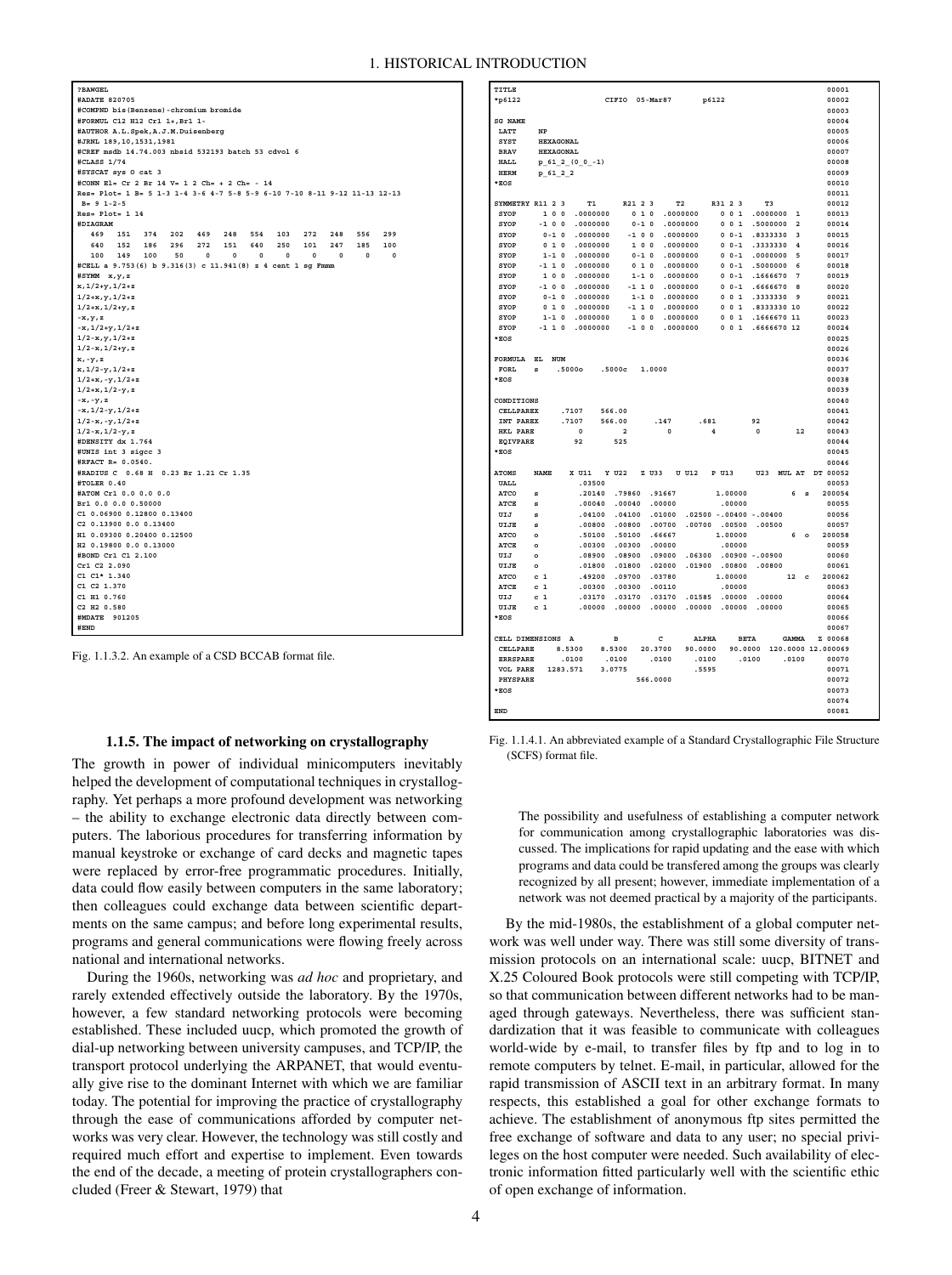**data\_crambin**

By the early 1990s, TCP/IP and the Internet dominated international networking. The practices of open exchange of information were developed through a number of initiatives. *Gopher* (Anklesaria *et al.*, 1993) provided a general mechanism to access material categorized and published from a computerized information store. *WAIS* (Kahle, 1991), a wide-area information server application designed to service queries conforming to the Z39.50 information retrieval protocol (ANSI/NISO, 1995), provided an effective distributed search engine. The rapid proliferation of new techniques for searching and retrieving information from the Internet was capped in the mid-1990s by the rapid growth in sites implementing hypertext servers (Berners-Lee, 1989). The World Wide Web had become a reality.

The increasing access to global network facilities during the 1980s led to a growing interest among crystallographers in submitting manuscripts to journals electronically, especially for smallmolecule structure studies. The Australian delegation at the 1987 General Assembly of the XIVth IUCr Congress in Perth proposed that IUCr journals (specifically *Acta Crystallographica*) should be able to accept manuscripts submitted electronically. It was argued that this would reduce effort on the part of the authors and the journal office in preparation and transcription of manuscripts, and as a consequence reduce costs and transcription errors and simplify data-validation approaches. The acceptance of this General Assembly resolution led to the creation of a Working Party on Crystallographic Information (WPCI), which had as its mandate the investigation of possible approaches to enable the electronic submission of crystallographic research publications.

## **1.1.6. The Working Party on Crystallographic Information (WPCI)**

The WPCI first convened at the 1988 ECM11 conference in Vienna. In the discussions leading up to this meeting, it was widely appreciated that electronic submissions to journals and databases involved data types (*e.g.* manuscript texts, graphical diagrams, the full suite of crystallographic data) that were beyond those accommodated within the SCFS format promoted by the IUCr Data and Computing Commissions. Consequently, it was suggested at the Vienna meeting that a general and extensible universal file approach, similar to the recently developed Self-defining Text Archive and Retrieval (STAR) File format (Hall, 1991; Hall & Spadaccini, 1994), might also be suitable for crystallographic data applications.

At this meeting, it was decided that a WPCI working group, led by Syd Hall, should investigate the development of a universal file protocol that would be suitable for crystallographic data needs. Other universal formats existed, such as ASN.1 (ISO, 2002), which was used for data communications, JCAMP-DX (McDonald & Wilks, 1988), which was used for archiving infrared spectra, and the Standard Molecular Data (SMD) format (Barnard, 1990), which was used for the global exchange of chemical structure data. These were considered relatively inefficient for expressing the repetitive data lists commonly used in crystallography. The working group eventually proposed a Crystallographic Information File (CIF) format which had a syntax similar to, but simpler than, the STAR File. Of particular importance because of the rapid changes taking place with data types, the CIF approach provided a very flexible and extensible file structure in which any type of text or numerical data could be arranged in any order. The typical data structure of a CIF is illustrated in Fig. 1.1.6.1, using the same data as presented in the PDB file of Fig. 1.1.3.1. Similarly, Fig. 1.1.6.2 shows the data in the BCCAB file of Fig. 1.1.3.2 in CIF format.

```
entry.id 1CRN
_audit.creation_date 1993-04-21
                                    'manual editing of PDB entry
_audit.update_record
; 1993-04-21 Original PDB entry history recorded here for completeness.
        30-apr-81 deposition.
        28-jul-81 1crn 0
        03-dec-81 correct residue number on strand 1 of sheet s1.
        30-sep-83 insert revdat records
        04-mar-85 insert new publication as reference and ren
        16-apr-87 change deposition date from 31-apr-81 to 30-apr-81.
;
loop_
    _struct.entry_id
    _struct.title
   1CRN 'Crambin from Abyssinian cabbage (Crambe abyssinica) seed'
loop_
   _citation.id
    _citation.year
    _citation.journal_abbrev
    _citation.journal_volume
    _citation.page_first
    _citation_journal_id_ASTM
    _citation_journal_id_ISSN
   _citation_title
              primary 1984 Biochemistry 23 6796
                   ? 0006-2960
   ; Raman spectroscopy of homologous plant toxins: crambin and alpha 1- and
    beta-purothionin secondary structures, disulfide conformation, and
   tyrosine environment
;
   1 1984 Proc.Nat.Acad.Sci.USA 81 6014
pnasa6 0027-8424
; Water structure of a hydrophobic protein at atomic resolution. Pentagon
   rings of water molecules in crystals of crambin
;
   2 1981 Nature 280 107
natuas 0028-0836
; Structure of the hydrophobic protein crambin determined directly
   from the anomalous scattering of sulphur
:
loop_
   _citation_author.citation_id
    _citation_author.name
   primary 'Williams, R.W.' primary 'Teeter, M.M.'
   1 'Teeter, M.M.'
              2 'Hendrickson, W.A.' 2 'Teeter, M.M.'
loop_
   _entity.id
    _entity.type
   _entity.details
          1 polymer 'Protein chain: *'
   2 non-polymer 'het group EOH'
loop_
   _entity_poly_seq.entity_id
     _entity_poly_seq.num
    _entity_poly_seq.mon_id
       1 1 THR 1 2 THR 1 3 CYS 1 4 CYS 1 5 PRO
       1 6 SER 1 7 ILE 1 8 VAL 1 9 ALA 1 10 ARG
1 11 SER 1 12 ASN 1 13 PHE 1 14 ASN 1 15 VAL
                                 #............................................sequence data omitted for brevity
_cell.length_a 40.960
_cell.length_b 18.650
_cell.length_c 22.520
_cell.angle_alpha 90.00
_cell.angle_beta 90.77
-<br>cell.angle_gamma
_symmetry.space_group_name_H-M 'P 1 21 1'
  loop_
    _atom_type.symbol
_atom_type.description
    _atom_type.number_in_cell
   C carbon 404 N nitrogen 112 O oxygen 128 S sulfur 12 H hydrogen ?
loop_
   _atom_site.label_seq_id
    _atom_site.type_symbol
_atom_site.label_atom_id
    _atom_site.label_comp_id
    _atom_site.label_asym_id
    _atom_site.auth_seq_id
    _atom_site.label_alt_id
    _atom_site.Cartn_x
    _atom_site.Cartn_y
    _atom_site.Cartn_z
    _atom_site.occupancy
    _atom_site.B_iso_or_equiv
    _atom_site.label_entity_id
    _atom_site.id
     1 N N THR * 1 . 17.047 14.099 3.625 1.00 13.79<br>1 C CA THR * 1 . 16.967 12.784 4.338 1.00 10.80<br>1 C C THR * 1 . 15.685 12.755 5.133 1.00 9.19
      1 C CA THR * 1 . 16.967 12.784 4.338 1.00 10.80 1 2
                 THR * 1 . 15.685 12.755 5.133 1.00 9.19<br>THR * 1 . 15.268 13.825 5.594 1.00 9.85
     1 O O THR * 1 . 15.268 13.825 5.594 1.00 9.85 1 4
                                                1 C CB THR * 1 . 18.170 12.703 5.337 1.00 13.02 1 5
      1 C OB THR * 1 . 18.170 12.703 5.337 1.00 13.02 1 5<br>
1 O OG1 THR * 1 . 19.334 12.829 4.463 1.00 15.06 1 6<br>
1 C OG2 THR * 1 . 18.150 11.546 6.304 1.00 14.23 1 7
                               1 C CG2 THR * 1 . 18.150 11.546 6.304 1.00 14.23 1 7
            #............................................atom-site data omitted for brevity
```

```
Fig. 1.1.6.1. Example 1 of a CIF (using the same data as shown in Fig. 1.1.3.1).
```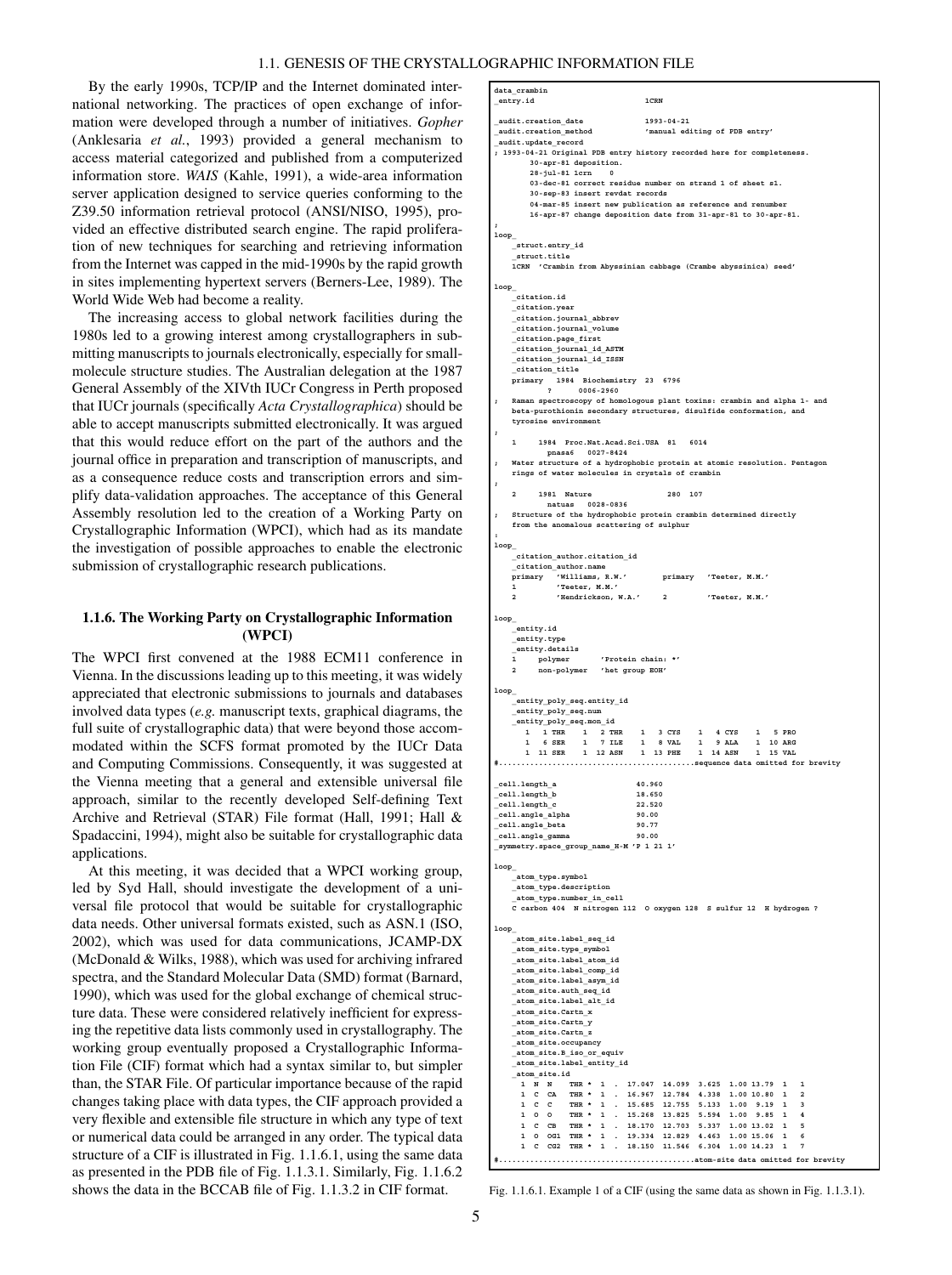### 1. HISTORICAL INTRODUCTION

| data BAWGEL                                                |                                                                                                                     |
|------------------------------------------------------------|---------------------------------------------------------------------------------------------------------------------|
| audit creation date                                        | $93 - 05 - 24$                                                                                                      |
| $\_audit\_creation\_method$                                | manual_conversion_of_ccdc_file                                                                                      |
| audit update record                                        |                                                                                                                     |
| ; 82-07-05 CCDC entry created from journal data            |                                                                                                                     |
|                                                            | A.L.Spek, A.J.M.Duisenberg (1981) 189, 10, 1531                                                                     |
| 93-05-21 Received file from Owen Johnson, CCDC.            |                                                                                                                     |
| 93-05-24 Initial conversion of the file to CIF/MIF format. |                                                                                                                     |
| ;                                                          |                                                                                                                     |
| _chemical_name_systematic                                  | 'bis (Benzene) - chromium bromide'                                                                                  |
| _chemical_formula_moiety                                   | 'C12 H12 Cr1 1+, Br1 1-'                                                                                            |
|                                                            |                                                                                                                     |
| _cell_length_a                                             | 9.735(6)                                                                                                            |
| $\_cell\_length\_b$                                        | 9.316(3)                                                                                                            |
| _cell_length_c                                             | 11.941(8)                                                                                                           |
| $\_cell\_angle\_alpha$                                     | 90                                                                                                                  |
| _cell_angle_beta                                           | 90                                                                                                                  |
| _cell_angle_gamma                                          | 90                                                                                                                  |
| ${\tt cell\_formula\_units\_Z}$                            | $\overline{\bf 4}$                                                                                                  |
|                                                            |                                                                                                                     |
| _symmetry_space_group_name_H-M                             | Fmmm                                                                                                                |
|                                                            |                                                                                                                     |
| loop                                                       |                                                                                                                     |
| _symmetry_equiv_pos_as_xyz                                 |                                                                                                                     |
|                                                            | x, y, z x, 1/2+y, 1/2+z 1/2+x, y, 1/2+z 1/2+x, 1/2+y, z -x, y, z -x, 1/2+y, 1/2+z                                   |
|                                                            | $1/2-x, y, 1/2+z$ $1/2-x, 1/2+y, z$ $x, -y, z$ $x, 1/2-y, 1/2+z$ $1/2+x, -y, 1/2+z$                                 |
|                                                            | $1/2+x$ , $1/2-y$ , $z -x$ , $-y$ , $z -x$ , $1/2-y$ , $1/2+z$ , $1/2-x$ , $-y$ , $1/2+z$ , $1/2-x$ , $1/2-y$ , $z$ |
|                                                            |                                                                                                                     |
| $loop_{-}$                                                 |                                                                                                                     |
| _atom_type_symbol                                          |                                                                                                                     |
| _atom_type_radius_bond                                     |                                                                                                                     |
|                                                            | C 0.68 H 0.23 Br 1.21 Cr 1.35                                                                                       |
|                                                            |                                                                                                                     |
|                                                            |                                                                                                                     |
| exptl_crystal_density_meas                                 | 1.764                                                                                                               |
| refine 1s R factor obs                                     | 0.0540                                                                                                              |
|                                                            | $3$ sigma $(I)$                                                                                                     |
| _reflns_observed_criterion                                 |                                                                                                                     |
|                                                            |                                                                                                                     |
| $loop_$                                                    |                                                                                                                     |
| atom site label                                            |                                                                                                                     |
| _atom_site_fract_x                                         |                                                                                                                     |
| _atom_site_fract_y                                         |                                                                                                                     |
| _atom_site_fract_z<br>Cr1 0.0 0.0                          |                                                                                                                     |
| Br1 0.0                                                    | 0.0<br>0.0<br>0.50000                                                                                               |
|                                                            |                                                                                                                     |
|                                                            | C1 0.06900 0.12800 0.13400<br>C2 0.13900 0.0 0.13400                                                                |
|                                                            |                                                                                                                     |
|                                                            | H1 0.09300 0.20400 0.12500                                                                                          |
|                                                            | H2 0.19800 0.0 0.13000                                                                                              |
| loop                                                       |                                                                                                                     |
| _geom_bond_atom_site_label_1                               |                                                                                                                     |
| geom bond atom site label 2                                |                                                                                                                     |
| geom bond distance                                         |                                                                                                                     |
| geom bond site symmetry 1                                  |                                                                                                                     |
| geom_bond_site_symmetry_2                                  |                                                                                                                     |
|                                                            |                                                                                                                     |
|                                                            | Cr1 C1 2.100.                                                                                                       |
| Cr1 C2 2.090 .                                             |                                                                                                                     |
|                                                            | C1 C1 1.340 . 5 555                                                                                                 |
| $C1$ $C2$ $1.370$ .                                        |                                                                                                                     |
|                                                            | C1 H1 0.760.<br>C2 H2 0.580.                                                                                        |

Fig. 1.1.6.2. Example 2 of a CIF (using the same data as shown in Fig.1.1.3.2).

#### **1.1.7. The Crystallographic Information File**

As outlined in Section 1.1.6, the working group commissioned by the WPCI set out to establish an exchange protocol suitable for submitting crystallographic data to journals and databases, and this resulted in the development of the CIF syntax. At the same time, the group was also asked to form a list of those data items considered to be essential in a manuscript submitted to *Acta Crystallographica*. The data items originally recommended are listed in Fig. 1.1.7.1.

The syntax of a CIF (a detailed description is given in Chapter 2.2) was intentionally a simple subset of the STAR File syntax (see Chapter 2.1 for details). This simplification was considered important for its easy implementation in existing crystallographic software packages – clearly a primary goal for any format that was to be widely available for submitting data to journals and databases.

A compilation of data names referring to specific quantities or concepts in a crystal-structure determination was drawn up. This compilation included the items already identified as necessary for publication and many more besides. As a list of standard tags intended for unambiguous use, the collection was known from the outset as a *dictionary* of data names.

**# Crystallographica, Section C \_chemical\_compound\_source \_chemical\_formula\_sum \_chemical\_formula\_moiety \_chemical\_formula\_weight \_symmetry\_cell\_setting \_symmetry\_space\_group\_name\_H-M \_cell\_length\_a \_cell\_length\_b \_cell\_length\_c \_cell\_angle\_alpha \_cell\_angle\_beta \_cell\_angle\_gamma \_cell\_volume \_cell\_formula\_units\_Z \_exptl\_crystal\_density\_diffrn \_exptl\_crystal\_density\_meas \_exptl\_crystal\_density\_method \_diffrn\_radiation\_type \_diffrn\_radiation\_wavelength \_cell\_measurement\_reflns\_used \_cell\_measurement\_theta\_min \_cell\_measurement\_theta\_max \_exptl\_absorpt\_coefficient\_mu \_cell\_measurement\_temperature \_exptl\_crystal\_description \_exptl\_crystal\_colour \_exptl\_crystal\_size\_max \_exptl\_crystal\_size\_mid \_exptl\_crystal\_size\_min \_exptl\_crystal\_size\_rad \_diffrn\_measurement\_device \_diffrn\_measurement\_method \_exptl\_absorpt\_correction\_type \_exptl\_absorpt\_correction\_T\_min \_exptl\_absorpt\_correction\_T\_max** diffrn reflns nu **\_reflns\_number\_total \_reflns\_number\_observed \_reflns\_observed\_criterion \_diffrn\_reflns\_av\_R\_equivalents \_diffrn\_reflns\_theta\_max \_diffrn\_reflns\_limit\_h\_min \_diffrn\_reflns\_limit\_h\_max \_diffrn\_reflns\_limit\_k\_min \_diffrn\_reflns\_limit\_k\_max \_diffrn\_reflns\_limit\_l\_min \_diffrn\_reflns\_limit\_l\_max \_diffrn\_standards\_number** \_<br>\_diffrn\_standards\_interval\_ **\_diffrn\_standards\_interval\_time \_diffrn\_standards\_decay\_% \_refine\_ls\_structure\_factor\_coef \_refine\_ls\_R\_factor\_obs \_refine\_ls\_wR\_factor\_obs \_refine\_ls\_goodness\_of\_fit\_obs \_refine\_ls\_number\_reflns \_refine\_ls\_number\_parameters \_refine\_ls\_hydrogen\_treatment \_refine\_ls\_weighting\_scheme \_refine\_ls\_shift/esd\_max \_refine\_diff\_density\_max \_refine\_diff\_density\_min \_refine\_ls\_extinction\_method \_refine\_ls\_extinction\_coef \_atom\_type\_scat\_source \_refine\_ls\_abs\_structure\_details \_computing\_data\_collection \_computing\_cell\_refinement \_computing\_data\_reduction \_computing\_structure\_solution \_computing\_structure\_refinement \_computing\_molecular\_graphics \_computing\_publication\_material \_publ\_section\_experimental**

**# The following CIF data names encompass the IUCr Journals Commission # requirements for the reporting of a small-molecule structure in Acta**

Fig. 1.1.7.1. Initial set of data items considered to be essential in a structure report submitted to *Acta Crystallographica Section C*.

The WPCI proposed the CIF format as a standard exchange protocol at the open meetings of the IUCr Commissions on Crystallographic Data and Computing at the 1990 XVth IUCr Congress in Bordeaux. The proposal was accepted and the CIF format was subsequently adopted by the IUCr as the preferred format for data exchange (Hall *et al.*, 1991).

The administration of the CIF standard, including the approval of new data items, is the responsibility of the IUCr Committee for the Maintenance of the CIF Standard (COMCIFS). This committee plays a central role in the coordination of CIF activities, such as the creation of new dictionaries for defining crystallographic data items and the updating of data definitions in existing dictionaries. Chapter 3.1 describes relevant aspects of its role in the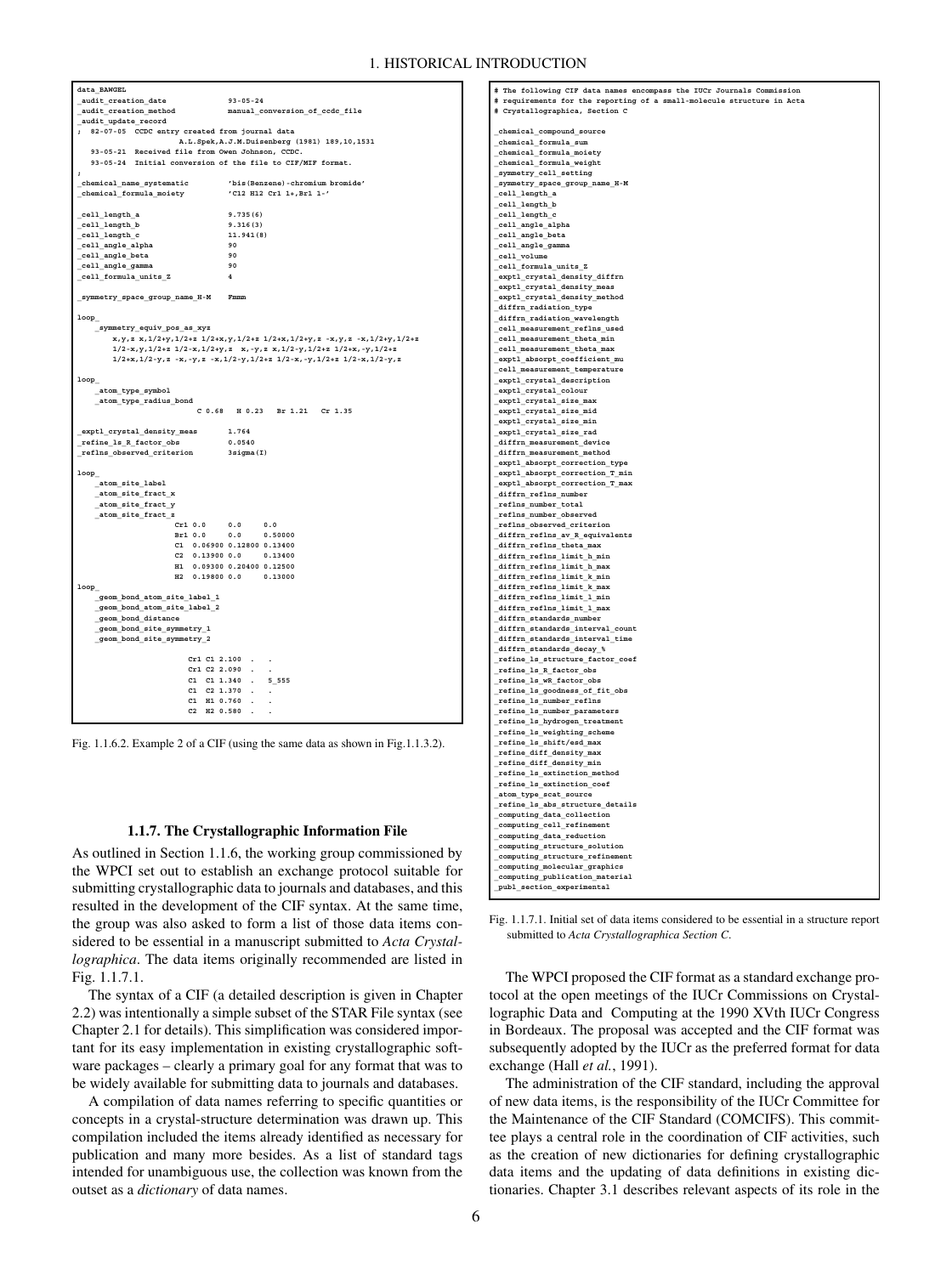commissioning and maintenance cycle. Information about COM-CIFS activities and other CIF developments may be obtained from http://www.iucr.org/iucr-top/cif/.

## **1.1.8. Diversification: the Molecular Information File and dictionary definition language**

While the primary thrust of these activities was the development of an exchange mechanism for crystal-structure reports, there was also interest in enriching the description of the chemical properties and behaviour of the compounds under study. Some work was therefore done to broaden the descriptions of bond order that were present in rudimentary form in the core CIF dictionary and to develop more detailed two-dimensional graphical representations of chemical molecules. The result of this work was the Molecular Information File (MIF), described in Chapter 2.4. As with CIF, the specific data items required for MIF were defined in a dictionary.

This work has extended the STAR File approach into chemistry. It is envisaged that later modules could describe spectroscopic data, reaction schemes and much more. Particular requirements of chemical structural databases are the need to query for generic structures, and the need to allow for the labelling and comparison of libraries of substructural components. Both requirements can be met by features of the STAR File, but they are features omitted from CIF. In practice, therefore, data files in MIF format cannot be readily accessed by most crystallographic applications, and the format is at present little used by crystallographers.

An important outcome of the work on MIF was the recognition that attributes of the data items needed for a particular application can be recorded using the same formalism as the data files themselves. This gave rise to the idea of a dictionary definition language (DDL), a set of tags for describing the names and attributes of data items. The dictionaries (the collections of data names for CIF and MIF applications) could then be constructed as STAR Files themselves, with the immediate result that software written to parse data files could equally easily parse the associated dictionaries. Now it became feasible to build into applications the ability to validate data by dynamically reading and interpreting the properties associated with a data tag in an accompanying dictionary.

The idea of a DDL was proposed by Tony Cook during early discussions on MIF and was adopted while the original CIF paper (Hall *et al.*, 1991) was in the press. The original core CIF dictionary was therefore produced with an early version of a DDL that was never fully documented (Fig. 1.1.8.1). Building on early experience with the core dictionary and the technical evolution of MIF, Hall & Cook (1995) worked through several revisions before publishing DDL version 1.4, the stable version described in Chapter 2.5 of this volume. Because of the circumstances in which it was developed, this dictionary definition language is able to accommodate both the flat-file quasi-relational structure of CIF and the more hierarchical multiple-looped data model of MIF.

### **1.1.9. The macromolecular Crystallographic Information File**

The original goal of CIF was the creation of an archive format for the description and results of experiments in small-molecule and inorganic crystallography. The data names and their definitions were embodied in the *core* dictionary, so called because most of the terms in it were considered common to any crystallographic application. In 1990, the IUCr formed a working group, chaired by Paula Fitzgerald, to expand this dictionary to meet the additional requirements of macromolecular crystallography. The resulting expanded dictionary was to be known as the macromolecular CIF (mmCIF) dictionary.

| #                     |                     |                                                                                                                                                                                                                |
|-----------------------|---------------------|----------------------------------------------------------------------------------------------------------------------------------------------------------------------------------------------------------------|
| #                     |                     | DDL Data Name Descriptions                                                                                                                                                                                     |
| #                     |                     |                                                                                                                                                                                                                |
| #                     |                     |                                                                                                                                                                                                                |
| #                     | # compliance        | The dictionary version in which the item is defined.                                                                                                                                                           |
|                       | # definition        | The description of the item.                                                                                                                                                                                   |
| $\pm$<br>#            | # enumeration       | A permissible value for an item. The value 'unknown'<br>signals that the item can have any value.                                                                                                              |
| #<br>#                |                     | # enumeration default The default value for an item if it is not specified<br>explicitly. 'unknown' means the default is not known.                                                                            |
| #<br>#                |                     | # enumeration detail The description of a permissible value for an item.<br>Note that the code '.' normally signals a null<br>or 'not applicable' condition.                                                   |
| #<br>#<br>#<br>#<br># | _enumeration_range  | The range of values for a numerical item. The<br>construction is 'min:max'. If 'max' is omitted then the<br>item can have any value greater than or equal to 'min'.                                            |
| #<br>#<br>#           | # _esd              | Signals whether an estimated standard deviation is<br>expected to be appended (enclosed within brackets)<br>to a numerical item. May be 'yes' or 'no'.                                                         |
| #<br>#                | # _esd_default      | The default value for the esd of a numerical item<br>if a value is not appended.                                                                                                                               |
|                       | # _example          | An example of the item.                                                                                                                                                                                        |
| #                     | # _example_detail   | A description of the example.                                                                                                                                                                                  |
| #<br>#                | $#$ _list           | Signals whether an item is expected to occur in a looped<br>list. Possible values: 'yes','no' or 'both'.                                                                                                       |
| #<br>#                | # _list_identifier  | Identifies a data item that MUST appear in the list<br>containing the currently defined data item.                                                                                                             |
| #                     | # _name             | The data name of the item defined.                                                                                                                                                                             |
|                       | # _type             | The data type 'numb' or 'char' (latter includes 'text').                                                                                                                                                       |
| $\pm$<br>#            | # units extension   | The data-name extension code used to specify the units<br>of a numerical item.                                                                                                                                 |
| #                     | # units description | A description of the units.                                                                                                                                                                                    |
| #<br>#<br>#<br>#      | # units conversion  | The method of converting the item into a value based<br>on the default units. Each conversion number is<br>preceded by an operator code *, /, +, or - which<br>indicates how the conversion number is applied. |
|                       | # update history    | A record of the changes to this file.                                                                                                                                                                          |
|                       |                     |                                                                                                                                                                                                                |

Fig. 1.1.8.1. Informal DDL used in the initial version of the core CIF dictionary (now superseded by DDL1.4).

The group's original short-term goal was to fulfil the IUCr mandate of defining data names for an adequate description of a macromolecular crystallographic experiment and its results. Longer-term goals were also determined: to provide sufficient data names so that the experimental section of a structure paper could be written automatically and to facilitate the development of tools so that computer programs could easily interface with CIF data files. A number of informal and formal meetings were held to describe the progress of this project and to solicit community feedback.

An important meeting took place at the University of York in April 1993. The attendees included the mmCIF working group, structural biologists and computer scientists. Vigorous discussion arose on whether the formal structure of the dictionary implemented in the then-current dictionary definition language (DDL1) could deal with the complexity of macromolecular data sets. There were criticisms that the data typing was not strong enough and that there were no formal links expressing relationships between data items. A working group was formed to address these issues, resulting in a second workshop in Tarrytown, New York, in October 1993. The discussions at this second meeting focused on the development of software tools and the requirements of an enhanced DDL. Such a DDL was proposed during a third workshop at the Free University of Brussels in October 1994. This new DDL (DDL2; Chapter 2.6) was designed by John Westbrook and sought to address the various problems identified at the preceding workshops, while retaining compatibility with existing CIF data files.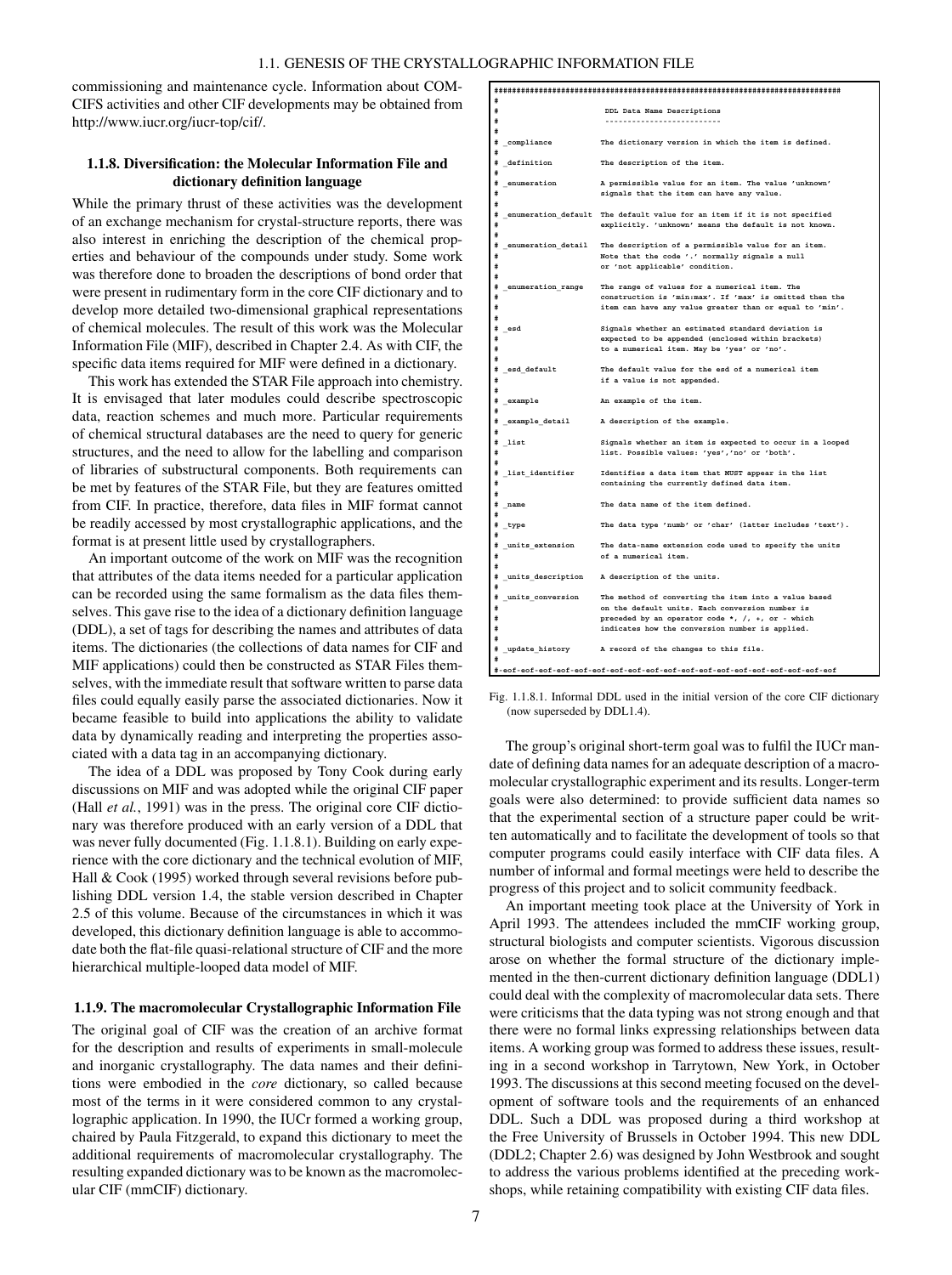The macromolecular dictionary was built using DDL2 and was presented as a draft to the community at the American Crystallographic Association meeting in Montreal in July 1995. The draft was subsequently posted on a website and community comment solicited *via* an e-mail discussion list. This provoked lively discussions, leading to continuous correction and updating of the dictionary over an extended period of time. Software for parsing the dictionary and managing mmCIF data sets was developed and was also presented on the website.

In January 1997, the mmCIF dictionary was completed and submitted to COMCIFS for review. In June 1997, version 1.0 was approved by COMCIFS and released (Bourne *et al.*, 1997; Fitzgerald *et al.*, 1996). A workshop was held at Rutgers University in October 1997, at which tutorials were presented to demonstrate the use of the various tools that had been developed.

More than 100 new definitions have been incorporated in version 2 of the mmCIF dictionary, presented in Chapter 4.5.

## **1.1.10. The Crystallographic Binary File**

In 1995, Andy Hammersley approached the IUCr with a proposal to develop an exchange and archival mechanism for image data using the CIF formalism. There was an increasing need to record and exchange two-dimensional images from a growing collection of area detectors and image plates from several manufacturers, each using different and proprietary data-storage formats. The project was encouraged by the IUCr and was developed under a variety of working names. In October 1997, a workshop at Brookhaven National Laboratory, New York, was convened to discuss progress and to coordinate the development of software suitable for this new format.

At the workshop, it became apparent that there was broad consensus to adopt and further develop the working set of data names that had been devised by the working group on this project; it was further decided that the relationships between these data names were best handled by the DDL2 formalism used for mmCIF. While image plates were not the sole preserve of macromolecular crystallography, it was felt that there would be maximum synergy with that community, and that the proposed imgCIF dictionary was most naturally viewed as an extension or companion to the mmCIF dictionary. The adoption of DDL2 would not preclude the generation of DDL1 analogue files if they were found to be necessary in certain applications, but to date such a need has not arisen.

However, on one point the workshop was insistent. For efficient handling of large volumes of image data on the necessary timescales within a large synchrotron research facility, the raw data must be in binary format. It was argued that although ASCII encoding could preserve the information content of a data stream in a fully CIF-compliant format, the consequent overheads in increased file size and data-processing time were unacceptable in environments with a very high throughput of such data sets, even given the high performance of modern computers. Consequently, the Crystallographic Binary File (CBF) was born as an extension to CIF (Chapter 2.3). The CBF may contain binary data, and therefore cannot be considered a CIF (Chapter 2.2). However, except for the representation of the image data, the file retains all the other features of CIF. Information about the experimental apparatus, duration, environmental conditions and operating parameters, together with descriptions of the pixel characteristics of individual frames, are all provided in ASCII character fields tagged by data names that are themselves fully defined in a DDL2-based dictionary (Chapter 3.7).

At first sight, the distinction between CIF and the crystallographic binary file may therefore seem trivial. However, in allowing binary data, the CBF requires greater care in defining the structure and packing by octets of the data, and loses some of the portability of CIF. It also precludes the use of many simple textbased file-manipulation tools. On the other hand, the importing of a stable and well developed tagged information format means that developers do not need to write novel parsers and compatibility with CIFs is easily attained. Indeed, the original idea of a fully compliant image CIF has been retained. By ASCII-encoding the image data in a crystallographic binary file, a fully compliant CIF, known as imgCIF, may be simply generated. One could consider an imgCIF as an archival version and a CBF as a working version of the same information set.

#### **1.1.11. Other extension dictionaries**

Since the introduction of the major CIF dictionaries, several other compendia of data names suitable for describing different applications or disciplines within crystallography have been developed. Four of these are described in the current volume.

The powder CIF dictionary (pdCIF; Chapter 3.3) is a supplement to the core dictionary addressing the needs of powder diffractionists. The structural model derived from powder work is familiar to single-crystal small-molecule or inorganic scientists. However, the powder CIF effort had the additional goals of documenting and archiving experimental data. It was always intended that powder CIF be used for communication of completed studies and for data exchange between laboratories. This is frequently done at shared diffraction facilities such as neutron and synchrotron sources. The powder dictionary was written with data from conventional X-ray diffractometers and from synchrotron, continuous-wavelength neutron, time-of-flight neutron and energy-dispersive X-ray instruments in mind.

The modulated-structures dictionary (msCIF; Chapter 3.4) is also considered as a supplement to the core dictionary and is designed to permit the description of incommensurately modulated crystal structures. The project was sponsored by the IUCr Commission on Aperiodic Crystals and was developed in parallel with a standard for the reporting of such structures in the literature (Chapuis *et al.*, 1997).

A small dictionary of terms for reporting accurate electron densities in crystals (rhoCIF; Chapter 3.5) has recently been published as a further supplement to the core dictionary. It has been developed under the sponsorship of the IUCr Commission on Charge, Spin and Momentum Densities.

The symmetry dictionary (symCIF; Chapter 3.8) was developed under the direct sponsorship of COMCIFS with the objective of producing a rigorous set of definitions suitable for the description of crystallographic symmetry. Following its publication, several data names from the symCIF dictionary were incorporated in the latest version of the core dictionary to replace the original informal definitions relating to symmetry. The symCIF dictionary contains most of the data names that would be needed to tabulate space-group-symmetry relationships in the manner of *International Tables for Crystallography* Volume A (2002). It is intended to expand the dictionary to include group–subgroup relations in a later version.

Other dictionaries are also under development, often under the supervision of one of the Commissions of the International Union of Crystallography.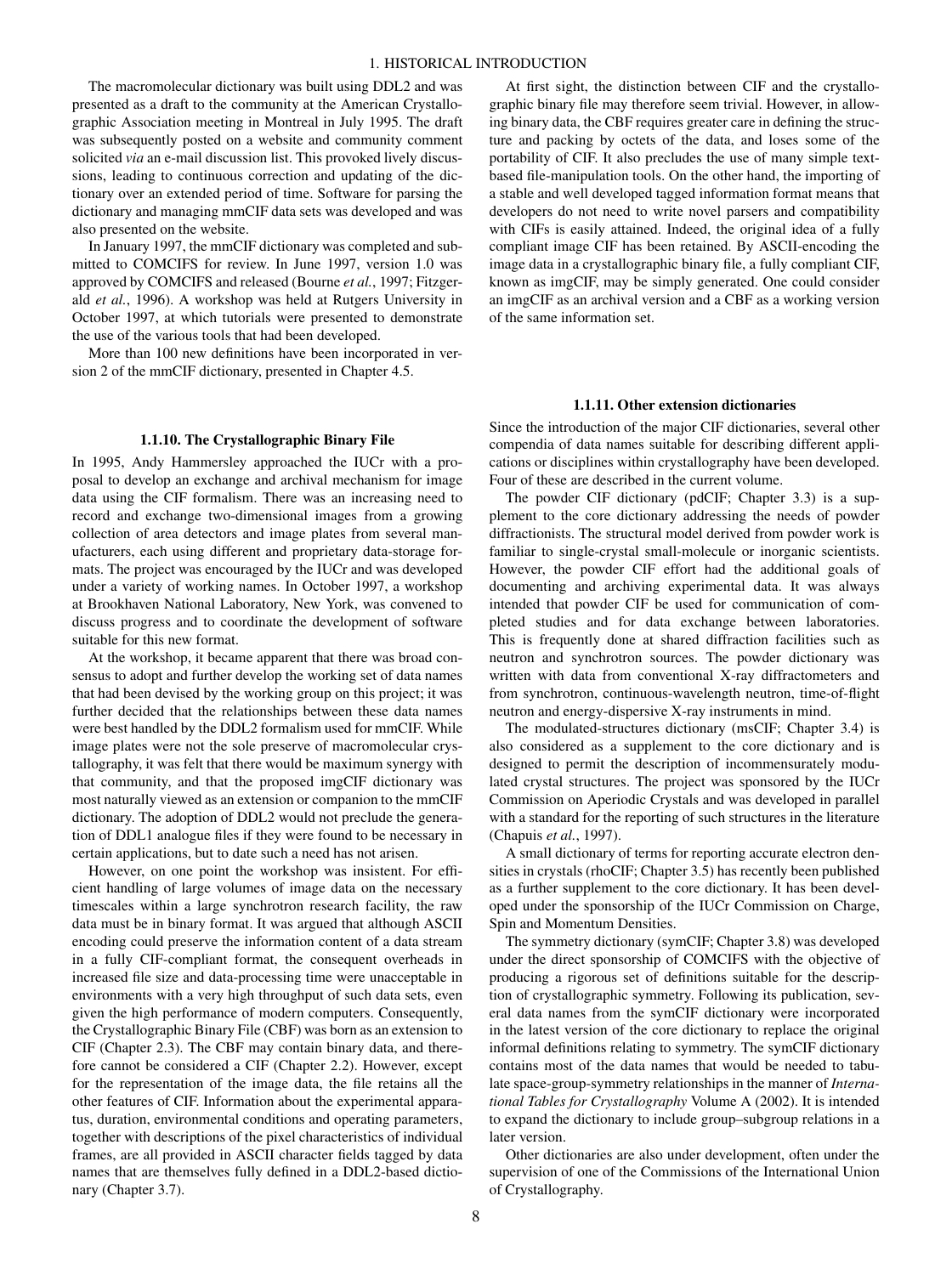### 1.1. GENESIS OF THE CRYSTALLOGRAPHIC INFORMATION FILE

Mention should also be made of the use of STAR Files by the BioMagResBank group at the University of Wisconsin to record NMR structures. This work (Ulrich *et al.*, 1998) endeavours to be complementary to the mmCIF descriptions of structures in the Protein Data Bank.

#### **1.1.12. The broader context: CIF and XML**

In the light of more recent data-exchange developments, it will be surprising to newcomers to CIF that more use is not made in crystallography of the extensible markup language XML (W3C, 2001). However, the development of CIF predates XML, and the CIF format can be easily translated to and from suitable XML representations. Most current crystallographic software imports and exports data in CIF format and the use of XML only becomes important in applications that cross the boundary of crystallography and involve interoperability with other scientific domains.

At one time, the antecedent of XML, standard generalized markup language (SGML; ISO, 1986), was considered as a candidate for a crystallographic exchange mechanism. SGML is a highly flexible and extensible system for specifying markup languages, but is extremely general. In the late 1980s, successful SGML implementations stretched the capacity of affordable computers and little accompanying software was available. SGML was at that time a suitable data and document tagging mechanism for large-scale publishers, but was far from appropriate for smallerscale applications. XML was introduced during the 1990s as a specific SGML markup with a concrete syntax and simplifications that resulted in a lightweight, manageable language, for which robust parsers, editors and other programs could be written and implemented on desktop computers. The consequence has been a very rapid adoption of XML across many disciplines. Parallels may be drawn with the decision to implement CIF as a subset of the more general STAR File.

XML provides the ability to mark up a document or data set with embedded tags. Such tags may indicate a particular typographic representation. More usefully, however, they can reflect the nature or purpose of the information to which they refer. The design of such useful and well structured content tagging (in XML and other formalisms) is referred to in terms of constructing a subject or domain *ontology*. This term is rather poorly defined, but broadly covers the construction for a specific topic area of a controlled vocabulary of terms, the elaboration of relationships between those terms, and rules or constraints governing the use of the terms.

In XML and SGML, document-type definitions (DTDs) and schemas exist as external specifications of the markup tags permitted in a document, their relationships and any optional attributes they might possess. If carefully designed, these have the potential to act as ontologies. A simplification that XML offers over SGML is the ability to construct documents that do not need to conform to a particular schema. This makes it rather easier to develop software for generating and transmitting XML files. However, if diverse applications are to make use of the information content in an XML file, there must be some general way to exchange information about the meaning of the embedded markup, and in practice DTDs or schemas are essential for interoperability between software applications from different sources.

Recent initiatives in chemistry, under the aegis of the International Union of Pure and Applied Chemistry (IUPAC), suggest an active interest in the development of a machine-parsable ontology for chemistry. Building on an existing XML representation of chemical information known as Chemical Markup Language (CML; Murray-Rust & Rzepa, 1999, 2001), IUPAC project groups are mapping out areas of the science for which suitable DTDs and schemas may be constructed that tag relevant chemical content.

In this context, the CIF dictionaries described and annotated at length in this volume provide a sound basis for a machine-parsable ontology for crystallographic data. Given the orderly classification and relationships between tags in a CIF data set, format transformations using XML tags are not at all difficult to achieve. Chapters 5.3 and 5.5 describe tools for converting between mmCIF and XML formats for interchange within the biological structure community.

In the future, we expect to see the growth of XML environments where the full content of the CIF dictionaries is imported for the purpose of tagging crystallographic data embedded in more general documents and data sets. There have already been examples of ontology development using CIF dictionaries; for example, the Object Management Group has developed software classes for middleware in biological computing applications that are modelled on the mmCIF dictionary (Greer, 2000). The use of interactive STAR ontologies is described by Spadaccini *et al.* (2000).

It is possible that as interdisciplinary knowledge-management software systems develop, the exchange of crystallographic data will occur through XML files or other formats. Neverthless, CIF will remain an efficient mechanism for developing detailed data models within crystallography. We can confidently say that, whatever the actual transport format, the intellectual content of the dictionaries in this volume and their subsequent extensions and revisions will continue to underpin the definition and exchange of crystallographic data.

#### **References**

- Allen, F. H. (2002). *The Cambridge Structural Database: a quarter of a million crystal structures and rising. Acta Cryst.* B**58**, 380–388.
- Anklesaria, F., McCahill, M., Lindner, P., Johnson, D., Torrey, D. & Alberti, B. (1993). *The Internet gopher protocol (a distributed document search and retrieval protocol).* RFC 1436. Network Working Group. http://www.ietf.org/rfc/rfc1436.txt.
- ANSI/NISO (1995). *Information retrieval (Z39.50): Application service definition and protocol specification.* Z39.50-1995. http://lcweb.loc. gov/z3950/agency/1995doce.html.
- Barnard, J. M. (1990). *Draft specification for revised version of the Standard Molecular Data (SMD) format. J. Chem. Inf. Comput. Sci.* **30**, 81–96.
- Berners-Lee, T. (1989). *Information management: a proposal.* Internal report. Geneva: CERN. http://www.w3.org/History/1989/proposalmsw.html.
- Bernstein, F. C., Koetzle, T. F., Williams, G. J. B., Meyer, E. F. Jr, Brice, M. D., Rodgers, J. R., Kennard, O., Shimanouchi, T. & Tasumi, M. (1977). *The Protein Data Bank: a computer-based archival file for macromolecular structures. J. Mol. Biol.* **112**, 535–542.
- Bourne, P., Berman, H. M., McMahon, B., Watenpaugh, K. D., Westbrook, J. D. & Fitzgerald, P. M. D. (1997). *Macromolecular Crystallographic Information File. Methods Enzymol.* **277**, 571–590.
- Brown, I. D. (1988). *Standard Crystallographic File Structure-87. Acta Cryst.* A**44**, 232.
- Busing, W. R., Martin, K. O. & Levy, H. A. (1962). *ORFLS.* Report ORNL-TM-305. Oak Ridge National Laboratory, Tennessee, USA.
- Chapuis, G., Farkas-Jahnke, M., Pérez-Mato, J. M., Senechal, M., Steurer, W., Janot, C., Pandey, D. & Yamamoto, A. (1997). *Checklist for the description of incommensurate modulated crystal structures. Report of the International Union of Crystallography Commission on Aperiodic Crystals. Acta Cryst.* A**53**, 95–100.
- Fitzgerald, P. M. D., Berman, H., Bourne, P., McMahon, B., Watenpaugh, K. & Westbrook, J. (1996). *The mmCIF dictionary: community review and final approval. Acta Cryst.* A**52** (Suppl.), C575.
- Freer, S. T. & Stewart, J. (1979). *Computer programming for protein crystallographic applications, University of California at San Diego, 28-29 November 1978. J. Appl. Cryst.* **12**, 426–427.